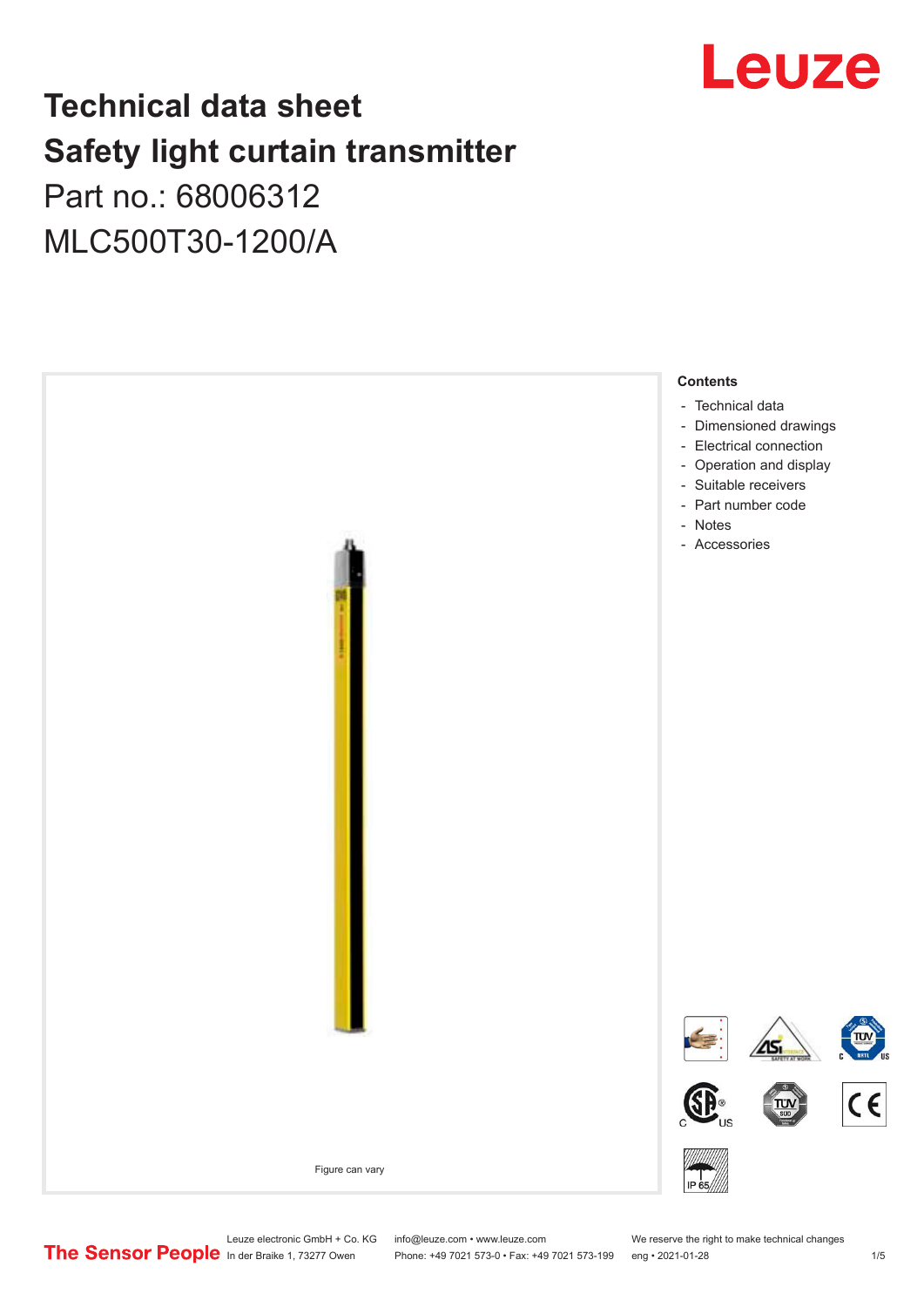## <span id="page-1-0"></span>**Technical data**

#### **Basic data**

| Series      | <b>MLC 500</b>  |
|-------------|-----------------|
| Device type | Transmitter     |
| Application | Hand protection |

#### **Characteristic parameters**

| Type                 | 4. IEC/EN 61496          |
|----------------------|--------------------------|
| SIL                  | 3. IEC 61508             |
| SILCL                | 3. IEC/EN 62061          |
| Mission time $T_{M}$ | 20 years, EN ISO 13849-1 |

#### **Protective field data**

| Resolution              | 30 mm      |
|-------------------------|------------|
| Protective field height | $1.200$ mm |
| <b>Operating range</b>  | $010$ m    |

#### **Optical data**

| Synchronization                 | Optical between transmitter and receiver |
|---------------------------------|------------------------------------------|
| Light source                    | LED. Infrared                            |
| <b>LED light wavelength</b>     | 940 nm                                   |
| <b>Transmitted-signal shape</b> | Pulsed                                   |
|                                 |                                          |

#### **Electrical data**

**Protective circuit** 

| Overvoltage protection  |
|-------------------------|
| Short circuit protected |

26.5 ... 31.6 V

50 mA

| Performance data                     |
|--------------------------------------|
| Supply voltage U <sub>p</sub>        |
| <b>Current consumption from AS-i</b> |
| circuit                              |

#### **Inputs**

**Number of digital switching inputs** 1 Piece(s)

#### **Switching inputs**

| Type                         | Digital switching input |
|------------------------------|-------------------------|
| Switching voltage high, min. | 18 V                    |
| Switching voltage low, max.  | 2.5V                    |
| Switching voltage, typ.      | 22.5V                   |
| Voltage type                 | DC.                     |
|                              |                         |

#### **Interface**

**Type** AS-Interface Safety at Work

| AS-i                                        |                              |
|---------------------------------------------|------------------------------|
| <b>Function</b>                             | Process                      |
| AS-i profile                                | $S-0.B.F$                    |
| Slave address                               | 1.31 programmable, default=0 |
| Cycle time acc. to AS-i specifica-<br>tions | Max. 5 ms ms                 |

#### **Connection**

**Number of connections** 1 Piece(s)

| <b>Connection 1</b> |  |  |
|---------------------|--|--|
| Machine interface   |  |  |
| Connector           |  |  |
| M <sub>12</sub>     |  |  |
| Metal               |  |  |
| $5$ -pin            |  |  |
|                     |  |  |

## Leuze

| <b>Cable properties</b>                       |                            |
|-----------------------------------------------|----------------------------|
| Permissible conductor cross<br>section, typ.  | $0.25$ mm <sup>2</sup>     |
| Length of connection cable, max.              | 100 <sub>m</sub>           |
| Permissible cable resistance to<br>load, max. | $200 \Omega$               |
| Mechanical data                               |                            |
| Dimension (W x H x L)                         | 29 mm x 1,266 mm x 35.4 mm |
| <b>Housing material</b>                       | Metal                      |
| <b>Metal housing</b>                          | Aluminum                   |
| Lens cover material                           | Plastic / PMMA             |
| <b>Material of end caps</b>                   | Diecast zinc               |
| Net weight                                    | $1,350$ g                  |
| <b>Housing color</b>                          | Yellow, RAL 1021           |
| <b>Type of fastening</b>                      | Groove mounting            |
|                                               | Mounting bracket           |
|                                               | Mounting on Device Column  |
|                                               | Swivel mount               |
| <b>Operation and display</b>                  |                            |
| <b>Type of display</b>                        | LED                        |
| <b>Number of LEDs</b>                         | 2 Piece(s)                 |
|                                               |                            |
| <b>Environmental data</b>                     |                            |
| Ambient temperature, operation                | 055 °C                     |
| Ambient temperature, storage                  | $-3070 °C$                 |
| <b>Relative humidity (non-condensing)</b>     | 095%                       |
| <b>Certifications</b>                         |                            |
|                                               |                            |
| Degree of protection                          | IP 65                      |
| <b>Protection class</b>                       | III                        |
| <b>Certifications</b>                         | c CSA US                   |
|                                               | c TÜV NRTL US              |
|                                               | TÜV Süd                    |
| <b>US patents</b>                             | US 6,418,546 B             |
| <b>Classification</b>                         |                            |
| <b>Customs tariff number</b>                  | 85365019                   |
| eCl@ss 5.1.4                                  | 27272704                   |
| eCl@ss 8.0                                    | 27272704                   |
| eCl@ss 9.0                                    | 27272704                   |
| eCl@ss 10.0                                   | 27272704                   |
| eCl@ss 11.0                                   | 27272704                   |
| <b>ETIM 5.0</b>                               | EC002549                   |
| <b>ETIM 6.0</b>                               | EC002549                   |
| <b>ETIM 7.0</b>                               | EC002549                   |
|                                               |                            |
|                                               |                            |
|                                               |                            |
|                                               |                            |
|                                               |                            |
|                                               |                            |
|                                               |                            |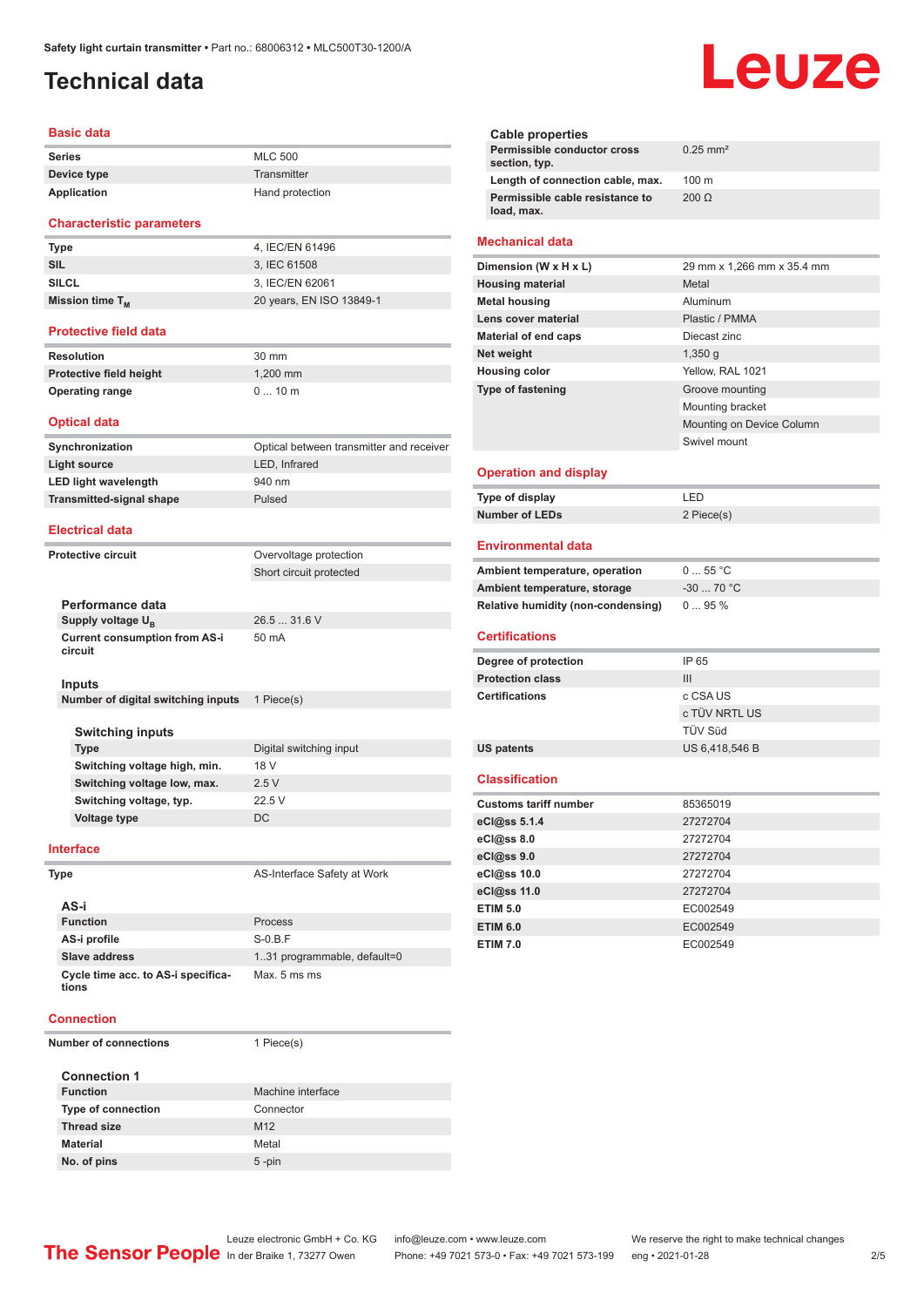## <span id="page-2-0"></span>**Dimensioned drawings**

## Leuze

All dimensions in millimeters

#### Calculation of the effective protective field height  $H_{PFE} = H_{PFN} + B + C$



 $H_{\text{PFN}}$  Nominal protective field height = 1200 mm<br>A Total height = 1266 mm

Total height =  $1266$  mm

B 19 mm

R Effective protective field height  $H_{PFE}$  goes beyond the dimensions of the optics area to the outer borders of the circles labeled with R.

## **Electrical connection**

#### **Connection 1**

| <b>Function</b>           | Machine interface |
|---------------------------|-------------------|
| <b>Type of connection</b> | Connector         |
| <b>Thread size</b>        | M12               |
| <b>Type</b>               | Male              |
| <b>Material</b>           | Metal             |
| No. of pins               | $5$ -pin          |
| Encoding                  | A-coded           |

#### **Pin Pin assignment 1** AS-i+ **2** n.c. **3** AS-i-**4** n.c. **5** n.c.



## **Operation and display**

| <b>LED</b> | <b>Display</b>          | <b>Meaning</b>      |
|------------|-------------------------|---------------------|
|            | Off                     | Device switched off |
|            | Red, continuous light   | Device error        |
|            | Green, continuous light | Normal operation    |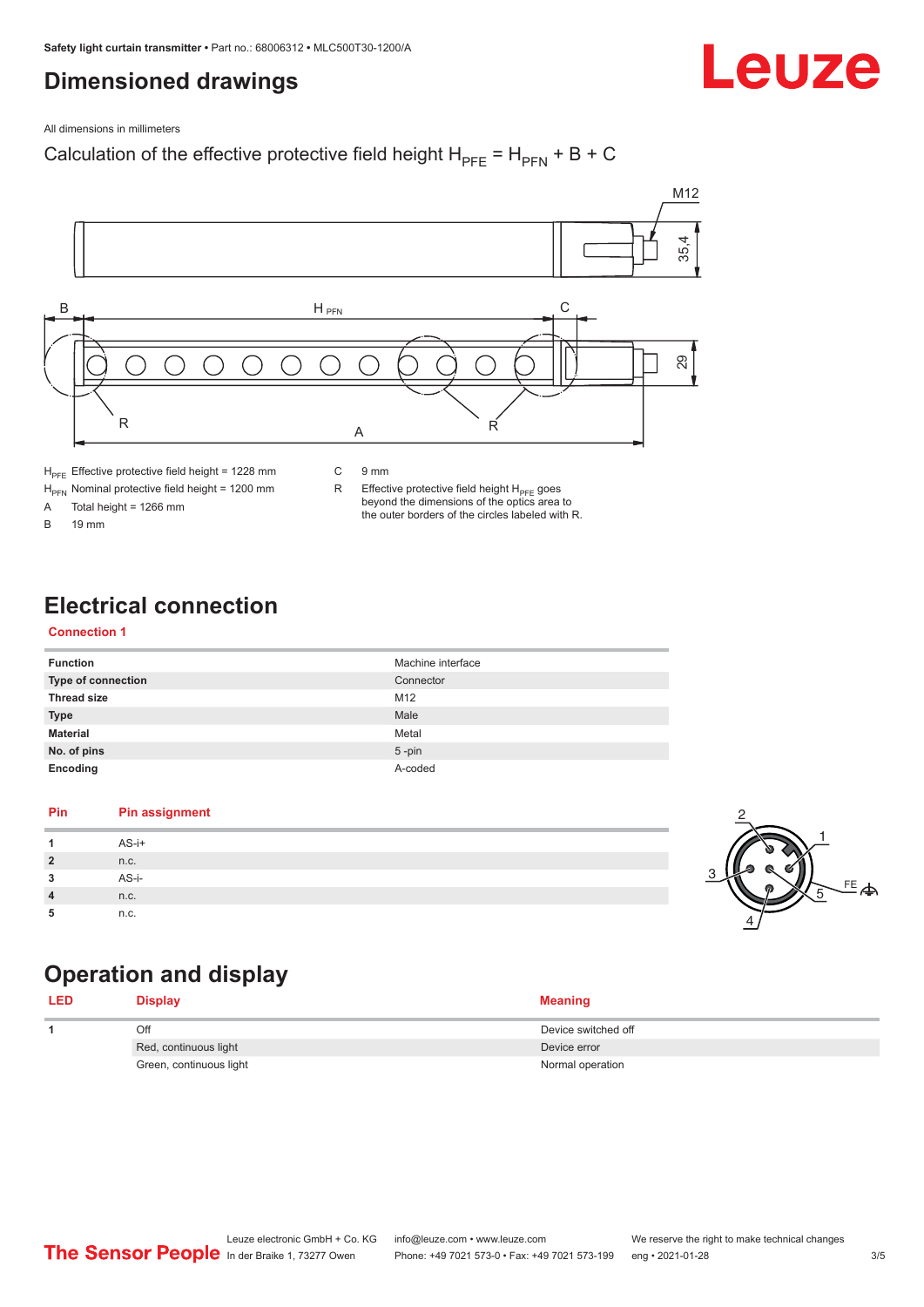## <span id="page-3-0"></span>**Suitable receivers**

## **Leuze**

| Part no. | <b>Designation</b> | <b>Article</b>                   | <b>Description</b>                                                                                                                                                   |
|----------|--------------------|----------------------------------|----------------------------------------------------------------------------------------------------------------------------------------------------------------------|
| 68007312 | MLC510R30-1200/A   | Safety light curtain<br>receiver | Resolution: 30 mm<br>Protective field height: 1,200 mm<br>Response time: 12 ms<br>Interface: AS-Interface Safety at Work<br>Connection: Connector, M12, Metal, 5-pin |

### **Part number code**

|            | Part designation: MLCxyy-za-hhhhei-ooo                                                                                                                                                                                                                                                      |
|------------|---------------------------------------------------------------------------------------------------------------------------------------------------------------------------------------------------------------------------------------------------------------------------------------------|
| <b>MLC</b> | <b>Safety light curtain</b>                                                                                                                                                                                                                                                                 |
| x          | <b>Series</b><br>3: MLC 300<br>5: MLC 500                                                                                                                                                                                                                                                   |
| уу         | <b>Function classes</b><br>00: transmitter<br>01: transmitter (AIDA)<br>02: transmitter with test input<br>10: basic receiver - automatic restart<br>11: basic receiver - automatic restart (AIDA)<br>20: standard receiver - EDM/RES selectable<br>30: extended receiver - blanking/muting |
| z          | Device type<br>T: transmitter<br>R: receiver                                                                                                                                                                                                                                                |
| a          | <b>Resolution</b><br>14: 14 mm<br>20:20 mm<br>30:30 mm<br>40:40 mm<br>90: 90 mm                                                                                                                                                                                                             |
| hhhh       | Protective field height<br>150  3000: from 150 mm to 3000 mm                                                                                                                                                                                                                                |
| ${\bf e}$  | <b>Host/Guest (optional)</b><br>H: Host<br>MG: Middle Guest<br>G: Guest                                                                                                                                                                                                                     |
| j.         | Interface (optional)<br>/A: AS-i                                                                                                                                                                                                                                                            |
| 000        | Option<br>/V: high Vibration-proof<br>EX2: explosion protection (zones 2 + 22)<br>SPG: Smart Process Gating                                                                                                                                                                                 |
|            | <b>Note</b>                                                                                                                                                                                                                                                                                 |
|            | $\&$ A list with all available device types can be found on the Leuze website at www.leuze.com.                                                                                                                                                                                             |

### **Notes**

| Observe intended use!                                                                                                                |
|--------------------------------------------------------------------------------------------------------------------------------------|
| $\&$ The product may only be put into operation by competent persons.<br>§ Only use the product in accordance with its intended use. |